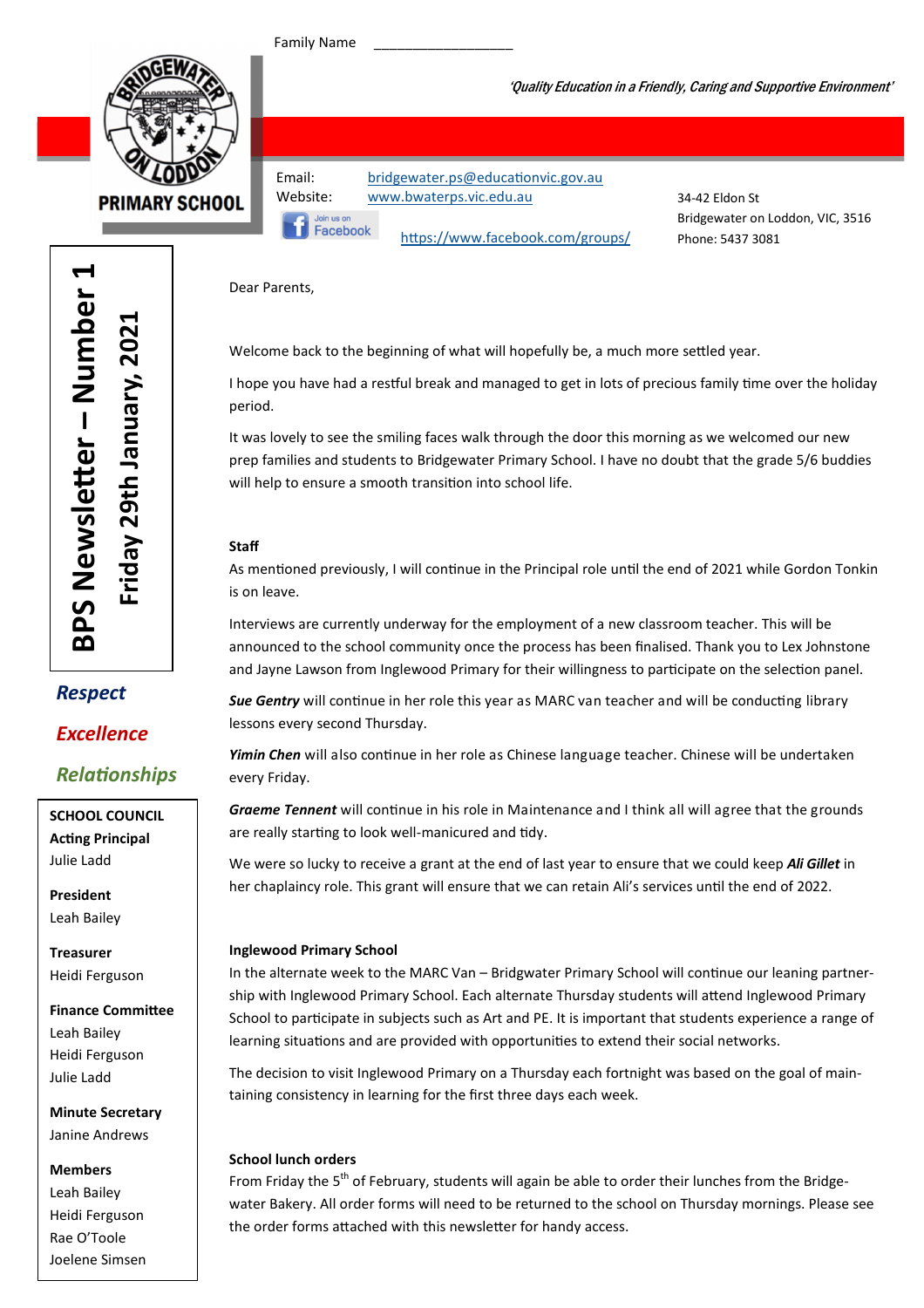#### CODE Red Days

School procedures for the bushfire season



Fire danger ratings and warnings are used in Victoria to provide clear direction on the safest options for preserving life.

Schools and children's services listed on the DET Bushfire At-Risk Register (BARR) and those at risk of grassfire (Category 4) will be closed when a Code Red fire danger rating day is determined in their Bureau of Meteorology district. Our school has been identified as being one of those at high bushfire or grassfire risk.

Where possible, we will provide parents with up to four days notice of a potential Code Red day closure by letter and SMS message. A Code Red day will be determined by the Emergency Management Commissioner no later than 1.00 pm the day before the potential closure. Once we are advised of the confirmation of the Code Red day we will provide you with advice before the end of the school day.

Once confirmed, the decision to close will not change, regardless of improvements in the weather forecast. This is to avoid confusion and help your family plan alternative care arrangements for your child. It is also important to note that:

- No staff will be on site on days where the school is closed due to a forecast Code Red day.
- School camps will be cancelled if a Code Red fire danger rating day is determined for the Bureau of Meteorology district in which the camp is located.
- On these Code Red days families are encouraged to enact their Bushfire Survival Plan on such days children should never be left at home alone or in the care of older children.
- For those of us living in a bushfire prone area, the Country Fire Authority (CFA) advises that when Code Red days are forecast, the safest option is to leave the night before or early on the morning of the Code Red day.

• As part of preparing our school for potential hazards such as fire, we have updated and completed our Emergency Management Plan, reprioritised any maintenance works that may assist in preparing for the threat of fire and are currently clearing our facility's grounds and gutters.

#### What can parents do?

Make sure your family's bushfire survival plan is up-to-date and includes alternative care arrangements in the event that our school is closed.

• Ensure we have your current contact details, including your mobile phone numbers. Keep in touch with us by reading our newsletters, Parent Facebook page and by talking to your child's teacher or any other member of the teaching staff about our emergency management plan.

Most importantly at this time of year, if you're planning a holiday or short stay in the bush or in a coastal area, you should check warnings in advance of travel and remain vigilant during your stay.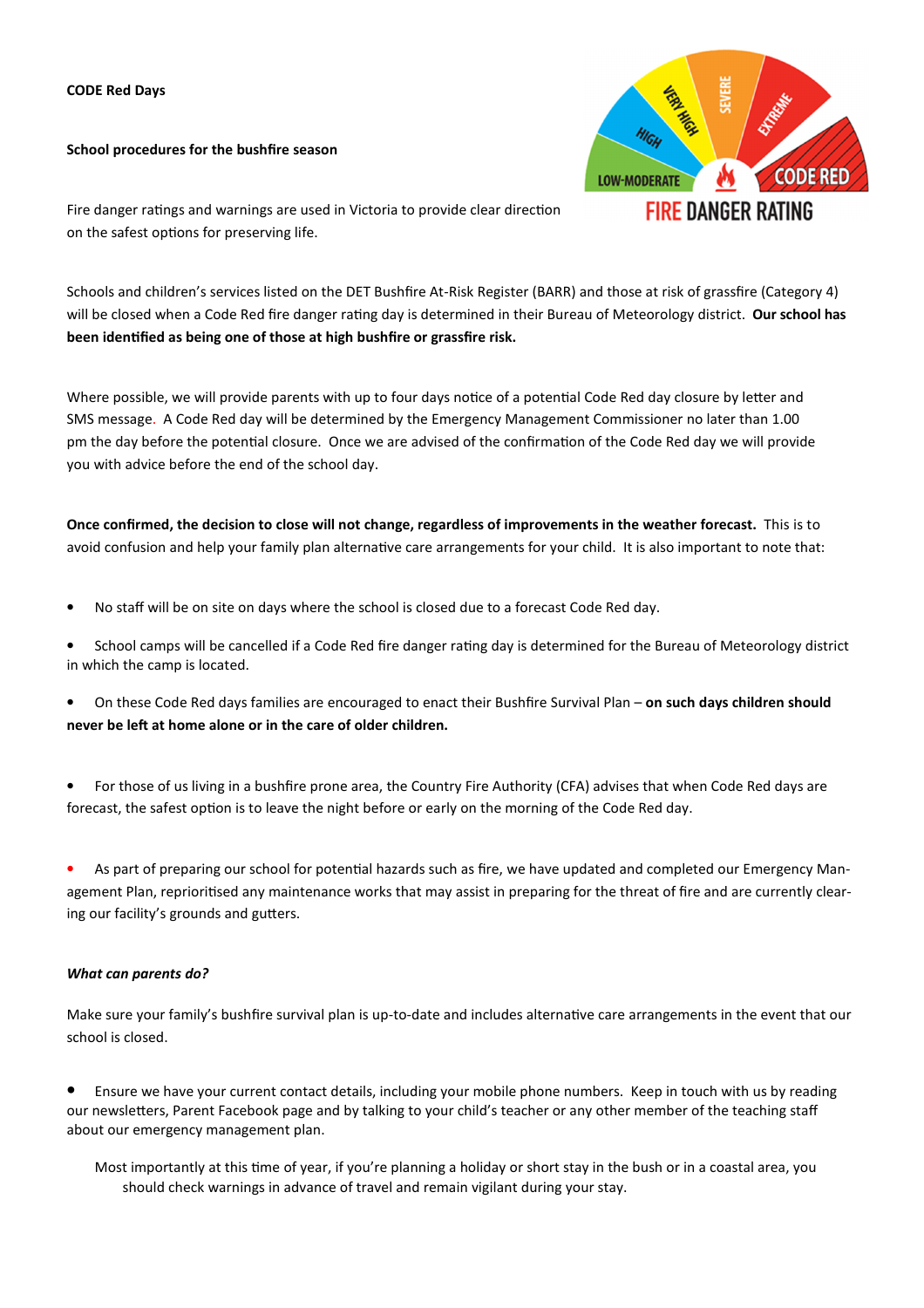If your child is old enough, talk to them about bushfires and your family's bushfire survival plan.

You can access more information about children's services closures on the Department of Education and Training website – see http://www.education.vic.gov.au/about/programs/health/pages/closures.aspx

Multiple sources that offer information on emergencies are listed below:

VicEmergency app – that can be downloaded on your android and iOS mobile devices VicEmergency Hotline (1800 226 226) Website https://emergency.vic.gov.au Facebook (https://www.facebook.com/vicemergency) Twitter (https://twitter.com/vicemergency)

ABC local radio, Sky News and other emergency broadcasters

#### Updated Family Information and CSEF forms

Please see the following forms attached to this newsletter:

Update of student and family information

Camps, Sports and Excursions Fund (CSEF) – this is paid directly to the school and is allocated towards camps, sports and or excursion costs for your child. To determine whether you are eligible for this fund please check the criteria in the information provided.

#### School Fees

As a school we try to provide quality programs for your child. Last year, the school covered 100% of the cost of camp as well as numerous stationary supplies. We make a concerted effort to keep our school charges to a minimum. It is imperative that fees are paid to ensure that rich learning programs can go ahead and that school supplies can be purchased when required. Of course, we are here to support you if you need assistance – let us know and we can come up with an arrangement. Please see the information attached that pertains to your child's new grade level.

#### **Assembly and Newsletters**

Bridgewater Primary School's assembly will take place each Friday afternoon at 3:10 pm. The purpose of this event is to share information, promote student leadership and recognise achievement. Assemblies will take place at the front of the school under the shade sails or if raining, in the undercover area. It is important that all parents maintain distancing requirements during the current restrictions.

#### Attendance

It is important that students attend school wherever possible. It is completely understandable that there will be occasions where this is not possible and we certainly need any children who are sick to stay home.

If your child is absent for any reason, please put this in writing so that the absence can be coded correctly. This communication will also be stored on file.

#### Annual Privacy Reminder

Our school collects, uses, discloses and stores student and parent personal information for standard school functions or where permitted by law, as stated in the Schools' Privacy Policy.

Please take time to remind yourself of the school's collection statement, found on our website add link to your school's collection statement.

For more information about privacy, refer to: Schools' Privacy Policy — information for parents.

If you ever have any concerns, please remember that my door is always open and that we welcome your involvement as learning partners in our school.

Here's to a fabulous year.

Kind regards, Julie Ladd Principal